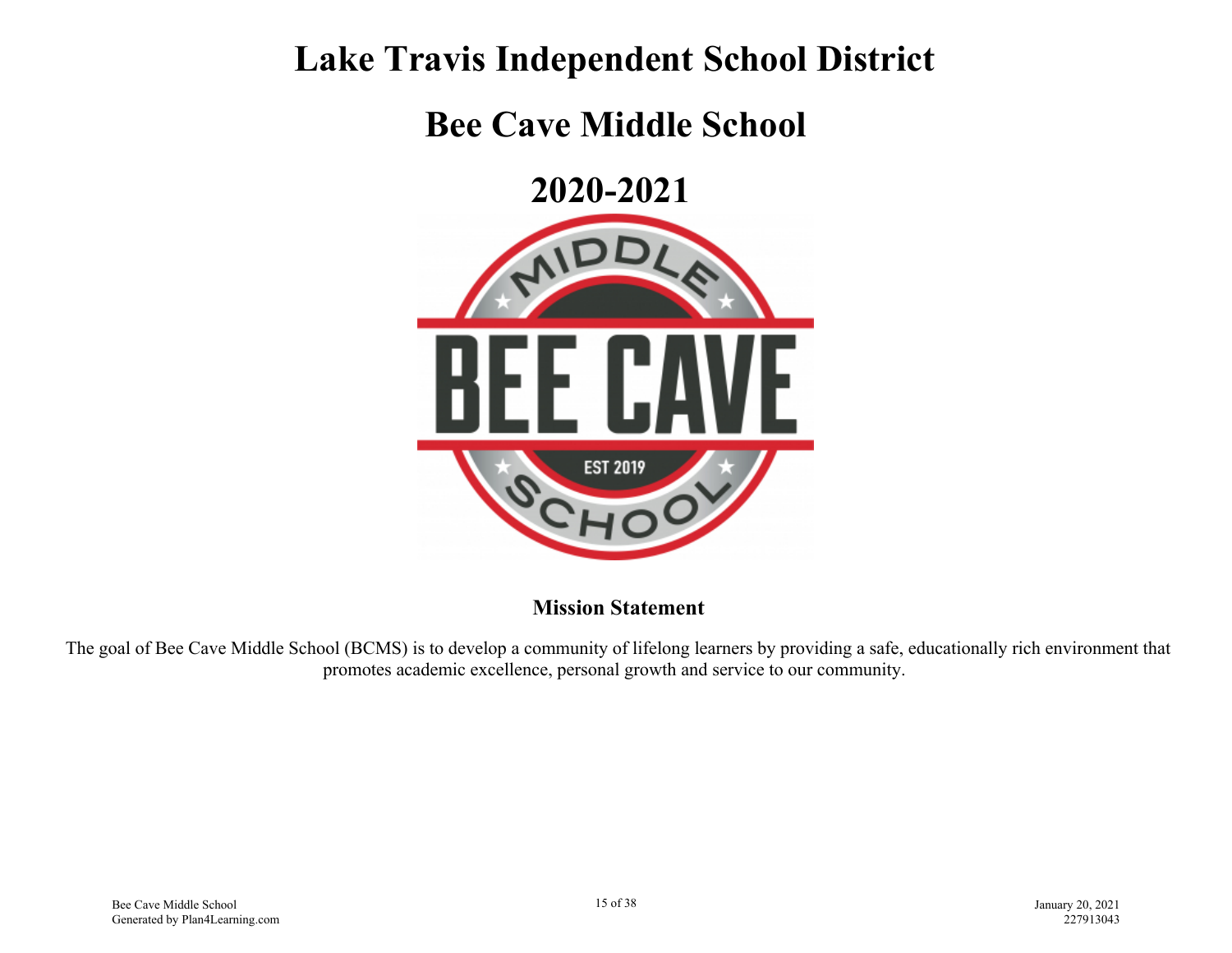## **Bee Cave Middle School 2020-2021**

**Goal 1:** Student Achievement:

Increase academic achievement for all learners while increasing the academic growth of all student populations in pursuit of masters performance using research-based best practices.

**Performance Objective 1:** Student will demonstrate a minimum of 95% passing rates for STAAR assessments with 75% of students meeting or exceeding the student growth measure.

**Performance Objective 2:** BCMS will continue to monitor and minimize the achievement gap between among all student groups (Economically Disadvantaged, SPED, ELL students) according to STAAR performance.

**Goal 2:** Community Investment and Support:

Welcome, inform and engage students, parents, and the community regarding the educational priorities, processes, initiatives, and challenges of the District.

**Performance Objective 1:** BCMS Parents and community members will be informed and included in a variety of campus activities, events, and programs.

**Performance Objective 2:** BCMS Teachers and Staff will use a variety of methods to communicate with students and parents regarding academic progress, grade level events and activities aligned with instructional goals.

**Performance Objective 3:** BCMS Teachers and Administration will develop partnerships with the PTO community and leadership teams to foster support of campus-wide learning initiatives.

**Goal 3:** Curriculum and Instruction:

Develop, implement, assess, and support full implementation of the learner-centric model which includes a high quality, vertically aligned framework that supports planning, instruction, learning environment and professional practices and responsibilities.

**Performance Objective 1:** All lesson plans and instruction will be aligned with the District Year-at-a-Glance (YAG), Texas Essential Knowledge and Skills and contain evidence of the pillars in the Learner Centric Model and the BCMS Campus Playbook.

**Performance Objective 2:** BCMS Teachers will design lessons aligned with strategies supported by the Learner-Centric Model and Learner Profile with a focus on the use of data to drive instruction, increasing engagement, and creating authentic learning experiences for all students.